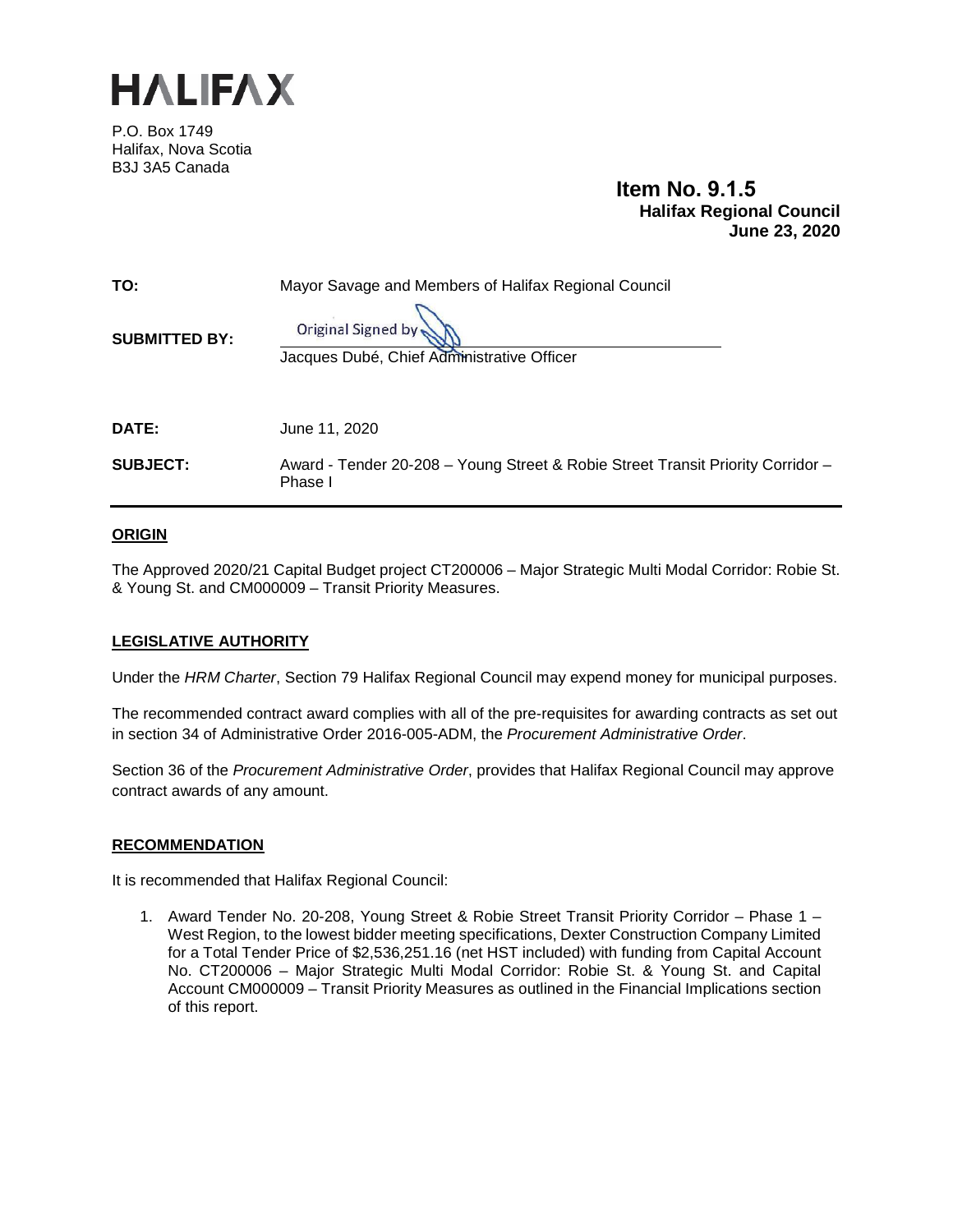#### **BACKGROUND / DISCUSSION**

The approved 2020/21 Capital Budget provides funds for construction of the Young Street & Robie Street Transit Priority Corridor – Phase I project.

Tender No. 20-208 – Young Street & Robie Street Transit Priority Corridor – Phase I, was publicly advertised on the Province of Nova Scotia's Procurement website on May 21, 2020 and closed on June 4, 2020. Bids were received from the following companies:

| <b>Name of Company</b>                    | <b>Bid Price (net HST included)</b> |  |
|-------------------------------------------|-------------------------------------|--|
| Dexter Construction Company Limited       | \$2,536,251.16*                     |  |
| Atlantic Road Construction Paving Limited | \$2,570,882.46                      |  |
| Cumberland Paving & Contracting Limited   | \$2,605,350.02                      |  |

#### **\* recommended bidder**

The scope of work generally consists of micro surfacing the existing asphalt surface, placement of pavement markings, intersection modifications at Robie Street and Cunard Street, installation of new concrete curb and gutter, concrete sidewalk and section of multiuse path, traffic signal upgrades, landscaping and traffic control.

Dexter Construction Company Limited (Dexter) is the low bidder. Contingent on Council's approval of award to Dexter, construction is anticipated to start in summer 2020 and has a 14-week completion deadline.

This is a unit price contract and the final cost will depend upon actual quantities measured and approved by the HRM Project Manager. There are no Local Improvement Charges associated with this work.

The lowest bid has come in \$261,151.16 (net HST included) higher than budgeted in the approved 2020/21 Capital Budget from Project Account No. CT200006 – Major Strategic Multi Modal Corridor: Robie St. & Young St. The main reasons for the increased project cost include:

- 1. Road construction costs are higher due to a higher degree of traffic control; and,
- 2. Construction work related to intersection modifications at Robie Street and Cunard Street are higher than projected.

It is expected traffic control costs are higher than anticipated due to coordination of traffic control with ongoing and planned HRM projects, cooperation on traffic control impacts deemed to be interconnected (intersecting streets), existing traffic restrictions as per HRM's Traffic Control Manual Supplement and overall complexity of construction phasing within the regional center.

Construction work related to intersection modifications at Robie Street and Cunard Street include removal of existing medians and slip lane island, and surface preparation for the proposed work. The construction work at this intersection may be higher than anticipated as a result of an overall increase in 2020-unit rates due the current state of emergency and the uncertainties related to it (Covid-19).

#### **FINANCIAL IMPLICATIONS**

Based on the lowest bid price for Tender 20-208, at \$2,432,015 plus a net HST of \$104,236.16, for a net total of \$2,536,251.16, funding is available in the approved 2020/21 Capital Budget from Capital Account No. CT200006 – Major Strategic Multi Modal Corridor: Robie St. & Young St. and approved 2019/20 Capital Budget (carryover) from Capital Account No. CM000009 – Transit Priority Measures, which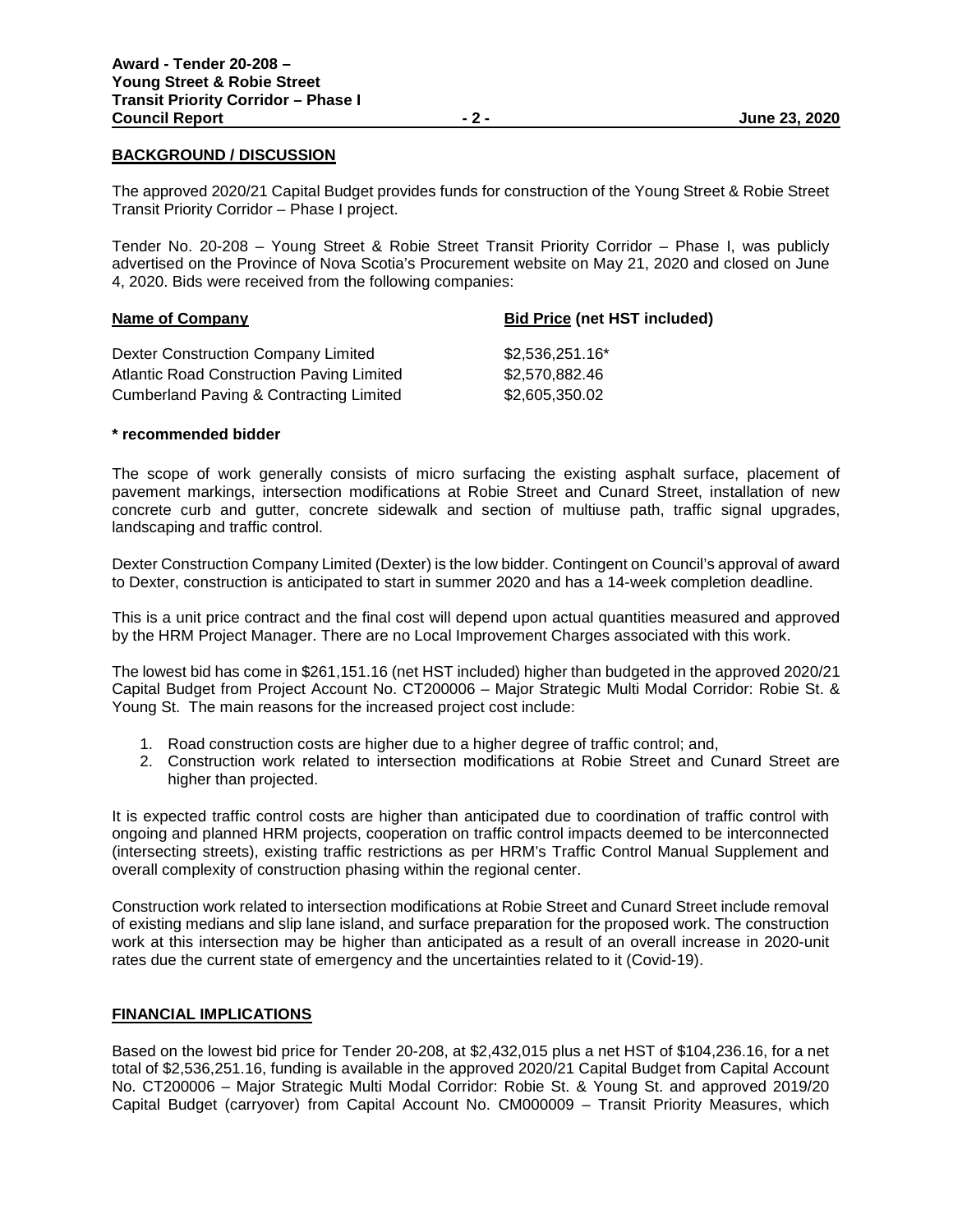contains funding for the Young Street & Robie Street Transit Priority Corridor – Phase I project.

The budget availability has been confirmed by Finance.

| <b>Budget Summary:</b> | CT200006 - Major Strategic Multi Modal Corridor: Robie St & Young St |                |
|------------------------|----------------------------------------------------------------------|----------------|
|                        | <b>Cumulative Unspent Budget</b>                                     | \$2,274,735.68 |
|                        | Less: Tender 20-208                                                  | \$2,274,735.68 |
|                        | <b>Balance</b>                                                       | \$<br>0.00     |
|                        | <b>CM000009 - Transit Priority Measures</b>                          |                |
|                        | <b>Cumulative Unspent Budget</b>                                     | 745,617.57     |
|                        | Less: Tender 20-208                                                  | 261,515.48     |
|                        | <b>Balance</b>                                                       | 484,102.09     |

There will be no balance of funds from Project Account No. CT200006 – Major Strategic Multi Modal Corridor: Robie St. & Young St., following award and construction of this project.

The balance of funds from Project Account No. CM000009 – Transit Priority Measures, contains budget for various transit priority measures project, and if required, will be used to fund the remaining 2020/21 transit priority measure projects approved by Council.

## **RISK CONSIDERATION**

There are no significant risks associated with the recommendation in this report. To reach this conclusion, consideration was given to financial, legal and compliance, and service delivery risks. There is low risk that the funds used from the Transit Priority Measures account will mean other projects may be delayed until additional funding is approved. There are no planned projects that will be impacted this year.

## **COMMUNITY ENGAGEMENT**

Functional design options for both corridors were presented at a public consultation session on Thursday, February 1, 2018 at the Maritime Hall. In addition, a Shape Your City online engagement portal was established for each corridor. Feedback was collected via in-person comments, a paper feedback survey, and an online survey (there were a total of 601 respondents for the Robie Street survey, and 442 respondents for the Young Street survey). The information obtained from public consultation was used to develop an understanding of priorities on each corridor and evaluate public response to the design options.

Community engagement was part also completed as part of developing HRM's overall priorities related to Integrated Mobility & Moving Forward Together plans.

## **ENVIRONMENTAL IMPLICATIONS**

The IMP provides a framework for accomplishing the Regional Plan's Goals of achieving a more sustainable transportation system with at least 30% of all trips by transit or active transportation (AT). This project helps achieve this goal.